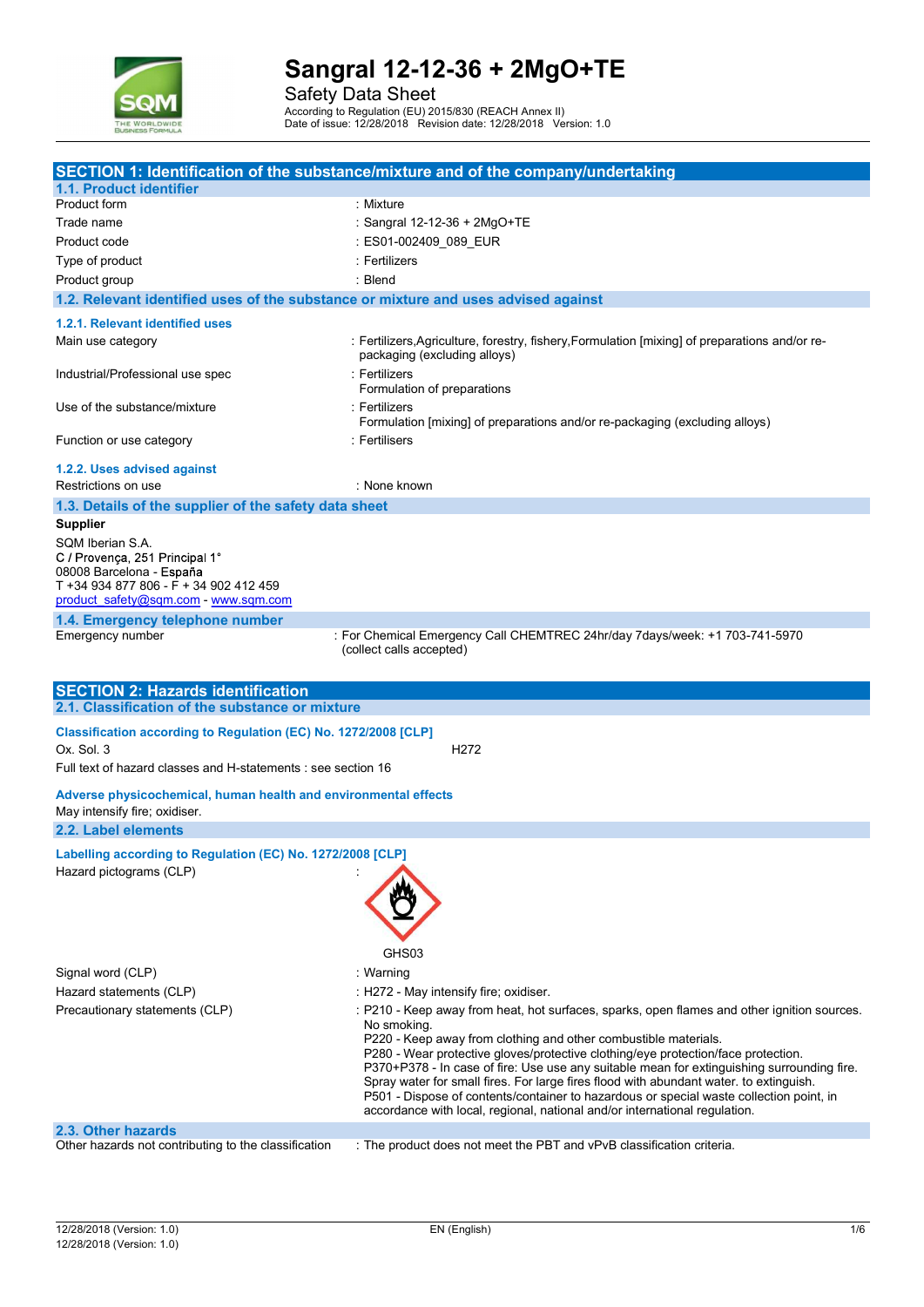Safety Data Sheet

According to Regulation (EU) 2015/830 (REACH Annex II)

# SECTION 3: Composition/information on ingredients

#### 3.1. Substances Not applicable

3.2. Mixtures

Comments : Hazard classification of this material is based on the worst possible case

This mixture does not contain any substances to be mentioned according to the criteria of section 3.2 of REACH annex II

| <b>SECTION 4: First aid measures</b>                                           |                                                                                                                                                                                           |
|--------------------------------------------------------------------------------|-------------------------------------------------------------------------------------------------------------------------------------------------------------------------------------------|
| 4.1. Description of first aid measures                                         |                                                                                                                                                                                           |
| First-aid measures general                                                     | : Call a poison center or a doctor if you feel unwell. In all cases of doubt, or when symptoms<br>persist, seek medical attention. Never give anything by mouth to an unconscious person. |
| First-aid measures after inhalation                                            | : Remove person to fresh air and keep comfortable for breathing.                                                                                                                          |
| First-aid measures after skin contact                                          | : Wash skin with plenty of water.                                                                                                                                                         |
| First-aid measures after eye contact                                           | : Rinse eyes with water as a precaution. Remove contact lenses, if present and easy to do.<br>Continue rinsing.                                                                           |
| First-aid measures after ingestion                                             | : Rinse mouth. Call a poison center or a doctor if you feel unwell.                                                                                                                       |
| 4.2. Most important symptoms and effects, both acute and delayed               |                                                                                                                                                                                           |
| Symptoms/effects                                                               | : Not expected to present a significant hazard under anticipated conditions of normal use.                                                                                                |
| Symptoms/effects after inhalation                                              | : Dust of the product, if present, may cause respiratory irritation after an excessive inhalation<br>exposure.                                                                            |
| Symptoms/effects after skin contact                                            | : May cause skin irritation.                                                                                                                                                              |
| Symptoms/effects after eye contact                                             | : May cause eye irritation.                                                                                                                                                               |
| Symptoms/effects after ingestion                                               | : On ingestion in large quantities: Irritation of the gastric/intestinal mucosa.                                                                                                          |
| A 2 Indication of any immediate medical attention and enecial treatment needed |                                                                                                                                                                                           |

.3. Indication of any immediate medical attention and special treatment need Treat symptomatically. In the event of inhalation of decomposition products : Symptoms may be delayed.

| <b>SECTION 5: Firefighting measures</b>                    |                                                                                                                                             |
|------------------------------------------------------------|---------------------------------------------------------------------------------------------------------------------------------------------|
| 5.1. Extinguishing media                                   |                                                                                                                                             |
| Suitable extinguishing media                               | : use any suitable mean for extinguishing surrounding fire. Spray water for small fires. For<br>large fires flood with abundant water.      |
| Unsuitable extinguishing media                             | : None known.                                                                                                                               |
| 5.2. Special hazards arising from the substance or mixture |                                                                                                                                             |
| Fire hazard                                                | : May intensify fire; oxidiser.                                                                                                             |
| Hazardous decomposition products in case of fire           | : Toxic fumes may be released. Thermal decomposition generates : Nitrogen oxides.<br>Nitrites. Phosphorus oxides. Potassium oxides.         |
| 5.3. Advice for firefighters                               |                                                                                                                                             |
| Protection during firefighting                             | : Do not attempt to take action without suitable protective equipment. Self-contained<br>breathing apparatus. Complete protective clothing. |

| <b>SECTION 3. FIRE DUTIER THE ASSESS</b>                                                       |                                                                                                                                                                               |
|------------------------------------------------------------------------------------------------|-------------------------------------------------------------------------------------------------------------------------------------------------------------------------------|
| 5.1. Extinguishing media                                                                       |                                                                                                                                                                               |
| Suitable extinguishing media                                                                   | : use any suitable mean for extinguishing surrounding fire. Spray water for small fires. For<br>large fires flood with abundant water.                                        |
| Unsuitable extinguishing media                                                                 | : None known.                                                                                                                                                                 |
| 5.2. Special hazards arising from the substance or mixture                                     |                                                                                                                                                                               |
| Fire hazard                                                                                    | : May intensify fire; oxidiser.                                                                                                                                               |
| Hazardous decomposition products in case of fire                                               | : Toxic fumes may be released. Thermal decomposition generates : Nitrogen oxides.<br>Nitrites. Phosphorus oxides. Potassium oxides.                                           |
| 5.3. Advice for firefighters                                                                   |                                                                                                                                                                               |
| Protection during firefighting                                                                 | : Do not attempt to take action without suitable protective equipment. Self-contained<br>breathing apparatus. Complete protective clothing.                                   |
| <b>SECTION 6: Accidental release measures</b>                                                  |                                                                                                                                                                               |
| 6.1. Personal precautions, protective equipment and emergency procedures                       |                                                                                                                                                                               |
| 6.1.1. For non-emergency personnel                                                             |                                                                                                                                                                               |
| Emergency procedures                                                                           | : Ventilate spillage area. No open flames, no sparks, and no smoking.                                                                                                         |
| 6.1.2. For emergency responders                                                                |                                                                                                                                                                               |
| Protective equipment                                                                           | : Do not attempt to take action without suitable protective equipment. For further information<br>refer to section 8: "Exposure controls/personal protection".                |
| <b>6.2. Environmental precautions</b>                                                          |                                                                                                                                                                               |
| Do not allow into drains or water courses. Do not allow to enter into surface water or drains. |                                                                                                                                                                               |
| 6.3. Methods and material for containment and cleaning up                                      |                                                                                                                                                                               |
| Methods for cleaning up                                                                        | : Mechanically recover the product. Do not absorb with saw-dust or any other combustible<br>absorbent material. Notify authorities if product enters sewers or public waters. |
| Other information                                                                              | : Dispose of materials or solid residues at an authorized site.                                                                                                               |
| 6.4. Reference to other sections                                                               |                                                                                                                                                                               |
| For further information refer to section 13.                                                   |                                                                                                                                                                               |
|                                                                                                |                                                                                                                                                                               |
|                                                                                                |                                                                                                                                                                               |

| <b>SECTION 7: Handling and storage</b> |                                                                                                                                                                                      |
|----------------------------------------|--------------------------------------------------------------------------------------------------------------------------------------------------------------------------------------|
| 7.1. Precautions for safe handling     |                                                                                                                                                                                      |
| Precautions for safe handling          | : Ensure good ventilation of the work station. Keep away from heat, hot surfaces, sparks,<br>open flames and other ignition sources. No smoking. Wear personal protective equipment. |
| Hygiene measures                       | : Do not eat, drink or smoke when using this product. Always wash hands after handling the<br>product.                                                                               |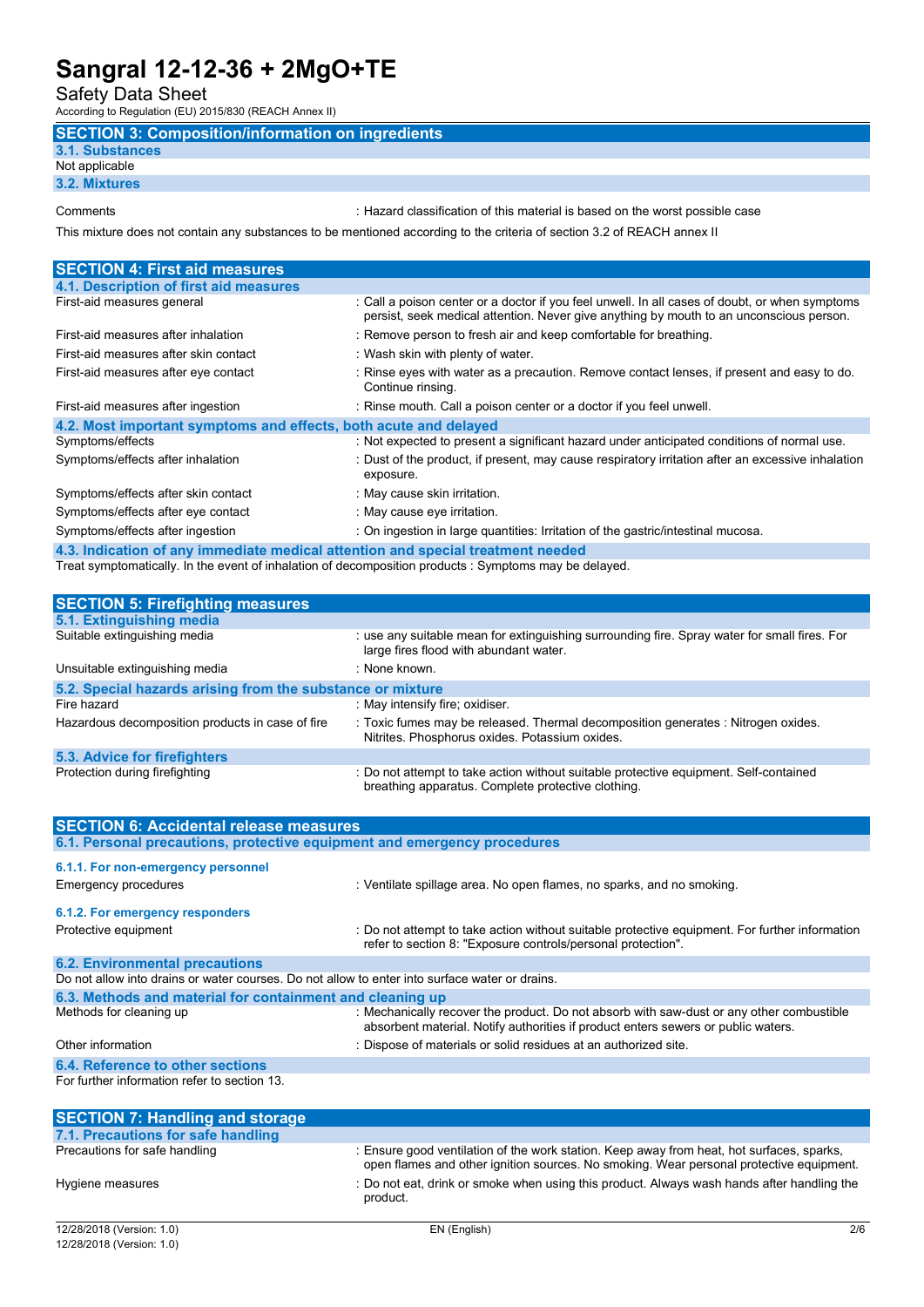Safety Data Sheet

According to Regulation (EU) 2015/830 (REACH Annex II)

| 7.2. Conditions for safe storage, including any incompatibilities |                                                                                                                                                                                                                                                        |
|-------------------------------------------------------------------|--------------------------------------------------------------------------------------------------------------------------------------------------------------------------------------------------------------------------------------------------------|
| Storage conditions                                                | : Keep only in the original container in a cool, well ventilated place away from : Incompatible<br>materials: Reducing agents, flammable materials, Combustible materials. Keep container<br>closed when not in use. Store in a well-ventilated place. |
| Incompatible materials                                            | : Flammable or combustible materials, reducing materials, strong acids.                                                                                                                                                                                |
| 7.3. Specific end use(s)                                          |                                                                                                                                                                                                                                                        |
| Fertilizers.                                                      |                                                                                                                                                                                                                                                        |
|                                                                   |                                                                                                                                                                                                                                                        |
|                                                                   |                                                                                                                                                                                                                                                        |

#### SECTION 8: Exposure controls/personal protection 8.1. Control parameters

Additional information  $\blacksquare$ : There exist no exposure limits for this material

### 8.2. Exposure controls Appropriate engineering controls:

Ensure good ventilation of the work station. Effective contaminant extraction. Training staff on good practice. Management/supervision in place to check that RMMs on place are being used correctly and OCs followed.

| Hand protection:                                                         |
|--------------------------------------------------------------------------|
| Protective gloves                                                        |
| Eye protection:                                                          |
| Safety glasses                                                           |
| Skin and body protection:                                                |
| Wear suitable protective clothing                                        |
| <b>Respiratory protection:</b>                                           |
| In case of insufficient ventilation, wear suitable respiratory equipment |

#### Environmental exposure controls:

Do not allow to enter drains or water courses.

| <b>SECTION 9: Physical and chemical properties</b>         |                                                 |
|------------------------------------------------------------|-------------------------------------------------|
| 9.1. Information on basic physical and chemical properties |                                                 |
| Physical state                                             | : Solid                                         |
| Appearance                                                 | : Crystalline powder.                           |
| Colour                                                     | $:$ Red.                                        |
| Odour                                                      | : odourless.                                    |
| Odour threshold                                            | : Not applicable                                |
| рH                                                         | : No data available                             |
| Relative evaporation rate (butylacetate=1)                 | : Not applicable                                |
| Melting point                                              | : No data available                             |
| Freezing point                                             | : Not applicable                                |
| Boiling point                                              | : No data available                             |
| Flash point                                                | : Not applicable                                |
| Auto-ignition temperature                                  | : Not applicable                                |
| Decomposition temperature                                  | : No data available                             |
| Flammability (solid, gas)                                  | : Non flammable.                                |
| Vapour pressure                                            | : Not applicable                                |
| Vapour pressure at 50 °C                                   | : Not applicable                                |
| Relative vapour density at 20 °C                           | : Not applicable                                |
| Relative density                                           | : Not applicable                                |
| Solubility                                                 | : Soluble in water.                             |
| Log Pow                                                    | : No data available                             |
| Viscosity, kinematic                                       | : No data available                             |
| Viscosity, dynamic                                         | : Not applicable                                |
| <b>Explosive properties</b>                                | : Not explosive.                                |
| Oxidising properties                                       | : Oxidizer. Test O.1 Test for oxidizing solids. |
| <b>Explosive limits</b>                                    | : Not applicable                                |
| 9.2. Other information                                     |                                                 |
| Additional information                                     | : None                                          |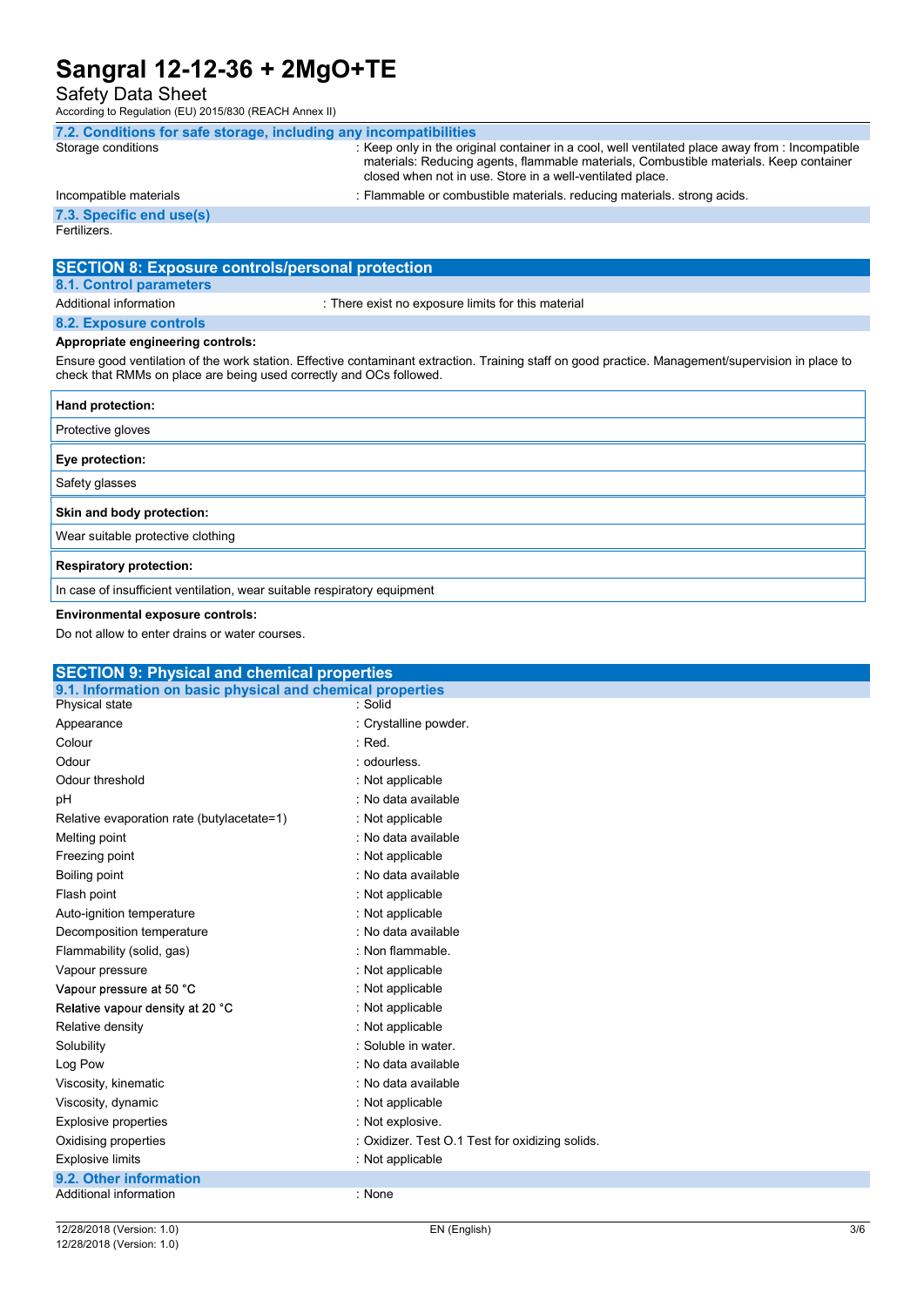# Safety Data Sheet

According to Regulation (EU) 2015/830 (REACH Annex II)

| <b>SECTION 10: Stability and reactivity</b>                                                                                      |
|----------------------------------------------------------------------------------------------------------------------------------|
| 10.1. Reactivity                                                                                                                 |
| May cause or intensify fire; oxidiser.                                                                                           |
| <b>10.2. Chemical stability</b>                                                                                                  |
| Stable under normal conditions.                                                                                                  |
| 10.3. Possibility of hazardous reactions                                                                                         |
| No dangerous reactions known under normal conditions of use.                                                                     |
| 10.4. Conditions to avoid                                                                                                        |
| Avoid contact with hot surfaces, heat, flames or sparks. Eliminate all sources of ignition.                                      |
| 10.5. Incompatible materials                                                                                                     |
| Combustible materials. flammable materials. Reducing agents. strong acids.                                                       |
| 10.6. Hazardous decomposition products                                                                                           |
| I hadan sama da additasa da daman and coa bagandara da samasaiting mudrutu akan da kamadraad dahana da samasaiting marcuratras . |

Under normal conditions of storage and use, hazardous decomposition products should not be produced. thermal decomposition may produce : Nitrogen oxides. Nitrites. Phosphorus oxides. Potassium oxides.

| <b>SECTION 11: Toxicological information</b> |                    |
|----------------------------------------------|--------------------|
| 11.1. Information on toxicological effects   |                    |
| Acute toxicity (oral)                        | : Not classified   |
| Acute toxicity (dermal)                      | : Not classified   |
| Acute toxicity (inhalation)                  | · Not classified   |
| Skin corrosion/irritation                    | $:$ Not classified |
| Serious eye damage/irritation                | : Not classified   |
| Respiratory or skin sensitisation            | : Not classified   |
| Germ cell mutagenicity                       | · Not classified   |
| Carcinogenicity                              | : Not classified   |
| Sangral 12-12-36 + 2MgO+TE                   |                    |

| O(1)                   |                  |
|------------------------|------------------|
| IARC group             | Not listed       |
| Reproductive toxicity  | : Not classified |
| STOT-single exposure   | : Not classified |
| STOT-repeated exposure | : Not classified |
| Aspiration hazard      | : Not classified |
|                        |                  |

| <b>SECTION 12: Ecological information</b> |                                                                                                                            |
|-------------------------------------------|----------------------------------------------------------------------------------------------------------------------------|
| 12.1. Toxicity                            |                                                                                                                            |
| Ecology - general                         | : The product is not considered harmful to aquatic organisms nor to cause long-term<br>adverse effects in the environment. |
| Ecology - water                           | : The product is not considered harmful to aquatic organisms nor to cause long-term<br>adverse effects in the environment. |
| Acute aquatic toxicity                    | : Not classified                                                                                                           |
| Chronic aquatic toxicity                  | : Not classified                                                                                                           |
| 12.2. Persistence and degradability       |                                                                                                                            |
| Sangral 12-12-36 + 2MgO+TE                |                                                                                                                            |
| Persistence and degradability             | Contains no substances known to be hazardous to the environment.                                                           |
| 12.3. Bioaccumulative potential           |                                                                                                                            |
| Sangral 12-12-36 + 2MgO+TE                |                                                                                                                            |
| Bioaccumulative potential                 | Low bioaccumulation potential.                                                                                             |
| 12.4. Mobility in soil                    |                                                                                                                            |
| Sangral 12-12-36 + 2MgO+TE                |                                                                                                                            |
| Ecology - soil                            | Expected to be highly mobile in soil.                                                                                      |
| 12.5. Results of PBT and vPvB assessment  |                                                                                                                            |
| No additional information available       |                                                                                                                            |
| 12.6. Other adverse effects               |                                                                                                                            |
| Other adverse effects                     | : May cause eutrophication at very low concentration.                                                                      |
|                                           |                                                                                                                            |

| <b>SECTION 13: Disposal considerations</b> |                                                                           |
|--------------------------------------------|---------------------------------------------------------------------------|
| 13.1. Waste treatment methods              |                                                                           |
| Regional legislation (waste)               | : Dispose in a safe manner in accordance with local/national regulations. |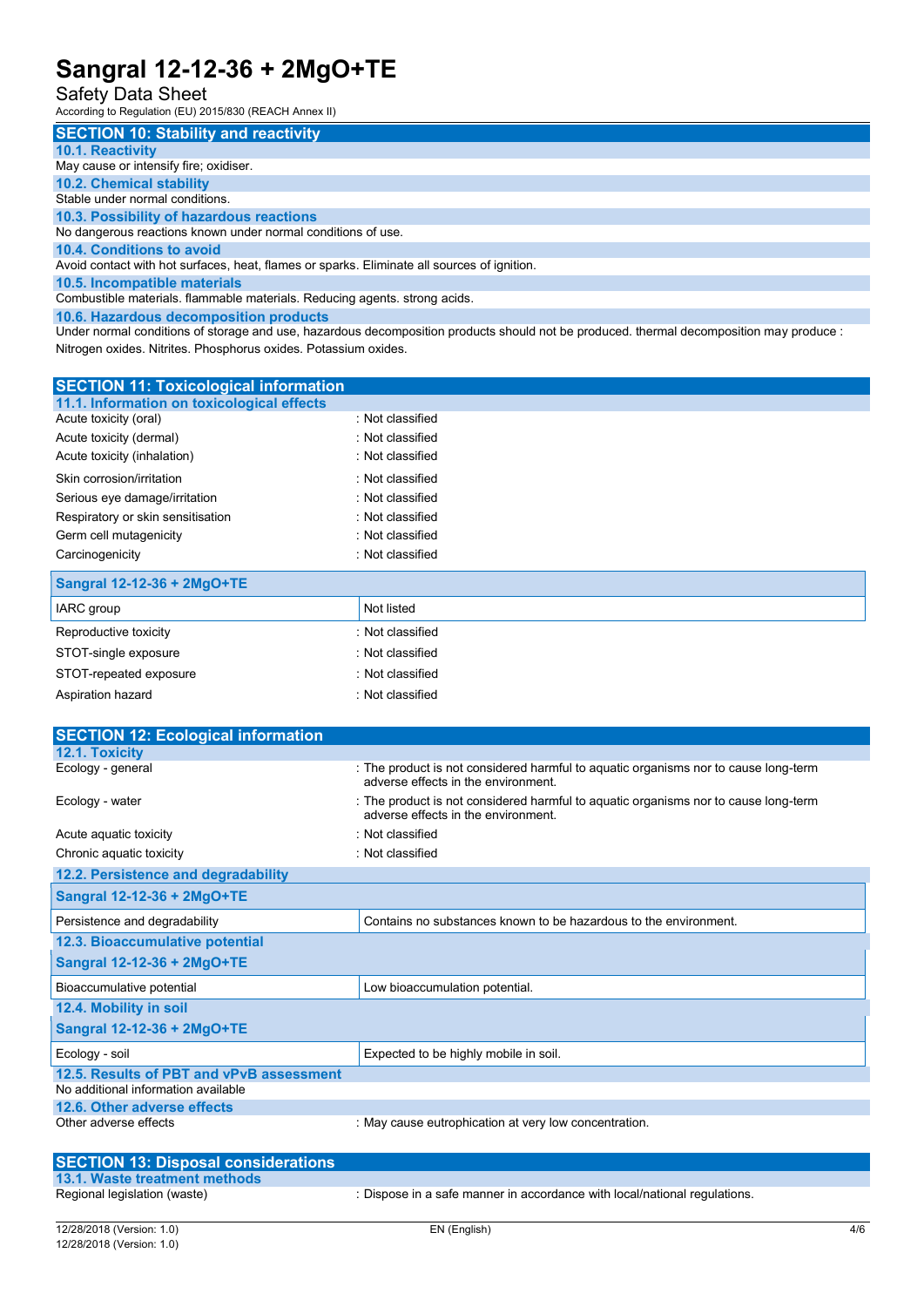|  |  | water sys |
|--|--|-----------|
|  |  |           |
|  |  |           |

| Waste treatment methods<br>Additional information                                            |                                                                | : Dispose of contents/container in accordance with licensed collector's sorting instructions.<br>: Do not allow into drains or water courses. Do not allow material to contaminate surface |                                       |                                       |
|----------------------------------------------------------------------------------------------|----------------------------------------------------------------|--------------------------------------------------------------------------------------------------------------------------------------------------------------------------------------------|---------------------------------------|---------------------------------------|
|                                                                                              |                                                                | water system.                                                                                                                                                                              |                                       |                                       |
| <b>SECTION 14: Transport information</b><br>In accordance with ADR / RID / IMDG / IATA / ADN |                                                                |                                                                                                                                                                                            |                                       |                                       |
| <b>ADR</b>                                                                                   | <b>IMDG</b>                                                    | <b>IATA</b>                                                                                                                                                                                | <b>ADN</b>                            | <b>RID</b>                            |
| 14.1. UN number                                                                              |                                                                |                                                                                                                                                                                            |                                       |                                       |
| 1486                                                                                         | 1486                                                           | 1486                                                                                                                                                                                       | 1486                                  | 1486                                  |
| 14.2. UN proper shipping name                                                                |                                                                |                                                                                                                                                                                            |                                       |                                       |
| POTASSIUM NITRATE<br>(MIXTURE)                                                               | POTASSIUM NITRATE<br>(MIXTURE)                                 | Potassium nitrate<br>(MIXTURE)                                                                                                                                                             | POTASSIUM NITRATE<br>(MIXTURE)        | POTASSIUM NITRATE<br>(MIXTURE)        |
| 14.3. Transport hazard class(es)                                                             |                                                                |                                                                                                                                                                                            |                                       |                                       |
| 5.1                                                                                          | 5.1                                                            | 5.1                                                                                                                                                                                        | 5.1                                   | 5.1                                   |
|                                                                                              |                                                                |                                                                                                                                                                                            |                                       |                                       |
| 14.4. Packing group                                                                          |                                                                |                                                                                                                                                                                            |                                       |                                       |
| $\mathop{\rm III}\nolimits$                                                                  | III                                                            | $\mathop{\rm III}\nolimits$                                                                                                                                                                | $\ensuremath{\mathsf{III}}\xspace$    | $\ensuremath{\mathsf{III}}\xspace$    |
| <b>14.5. Environmental hazards</b>                                                           |                                                                |                                                                                                                                                                                            |                                       |                                       |
| Dangerous for the<br>environment : No                                                        | Dangerous for the<br>environment : No<br>Marine pollutant : No | Dangerous for the<br>environment : No                                                                                                                                                      | Dangerous for the<br>environment : No | Dangerous for the<br>environment : No |
| No supplementary information available                                                       |                                                                |                                                                                                                                                                                            |                                       |                                       |
| 14.6. Special precautions for user                                                           |                                                                |                                                                                                                                                                                            |                                       |                                       |
| <b>Overland transport</b><br>Classification code (ADR)                                       |                                                                | $:$ O2                                                                                                                                                                                     |                                       |                                       |
| Orange plates                                                                                |                                                                | 50<br>1486                                                                                                                                                                                 |                                       |                                       |
| Transport by sea<br>Special provisions (IMDG)<br>IBC special provisions (IMDG)               |                                                                | : 964, 967<br>: B3                                                                                                                                                                         |                                       |                                       |
| Air transport<br>No data available                                                           |                                                                |                                                                                                                                                                                            |                                       |                                       |
| Inland waterway transport<br>Classification code (ADN)                                       |                                                                | $:$ O2                                                                                                                                                                                     |                                       |                                       |
| Rail transport<br>No data available                                                          |                                                                |                                                                                                                                                                                            |                                       |                                       |
| IBC code                                                                                     |                                                                | 14.7. Transport in bulk according to Annex II of Marpol and the IBC Code<br>: Not applicable.                                                                                              |                                       |                                       |

#### SECTION 15: Regulatory information 15.1. Safety, health and environmental regulations/legislation specific for the substance or mixture

### 15.1.1. EU-Regulations

Contains no REACH substances with Annex XVII restrictions Contains no substance on the REACH candidate list  $\geq 0.1$  % / SCL Contains no REACH Annex XIV substances

### 15.1.2. National regulations

No additional information available